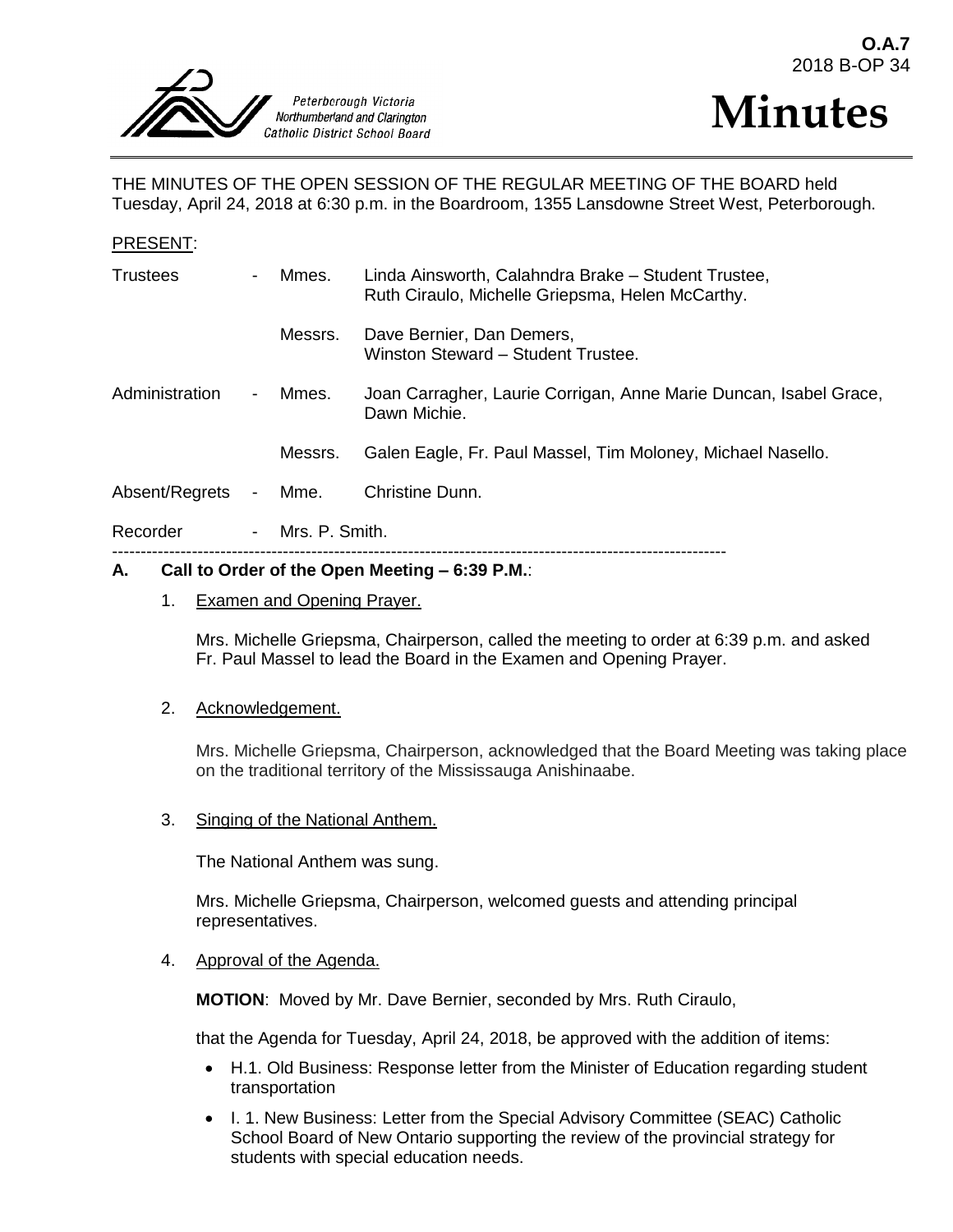• I.2. New Business: Letter to the Minister of Education from PVNCCDSB SEAC Chair regarding the findings contained in the Auditor General of Ontario's Annual Report, 2017.

Carried.

5. Declarations of Conflicts of Interest.

There were no declarations of conflicts of interest.

6. Approval of the Draft Minutes.

R.A. Approval of the March 20, 2018 Open Session Regular Board Meeting Draft Minutes.

**MOTION**: Moved by Mrs. Linda Ainsworth, seconded by Mr. Dan Demers,

that the Board approve the March 20, 2018 Regular Board Meeting Minutes as presented.

Carried.

7. Business Arising Out of the Minutes.

There was no business arising out of the minutes.

# **B. Reports from the Director of Education and Student Trustee(s)**:

1. Report from the Director of Education.

Mr. Michael Nasello, Director of Education, shared the Director's Report with the Board and highlighted:

- He had an opportunity to participate in the PEDAL FOR HOPE event organized by police officers to raise funds for cancer research that took place at Holy Family Catholic Elementary School.
- That on March 28, he acted as a judge in the Speakers Idol, a provincial public speaking contest from all over Ontario put on by the Friends of Simon Wiesenthal Centre. Speakers addressed the issue: "Freedom of Speech does not mean Freedom to Propagate Hate" and would like to promote this in our PVNC schools next year.
- Many students participated in re-enacting the Way of the Cross in downtown Peterborough on Good Friday.
- The Ontario Secondary School Literacy Test (OSSLT) took place on April 10 and ran smoothly.
- The Summit on Children and Youth Mental Health took place in Toronto on April 12 and 13 and offered his appreciation to Dr. Cynthia Chan-Reynolds, Fr. Paul Massel and Mr. Galen Eagle for leading workshops and sharing their insight and leadership in this important work.
- That on April 17, Priests, Principals and Chaplains joined together with Bishop Miehm and administration focusing on Sacramental Preparation and preparing for the upcoming Bishops letter Renewing the Promise, and a renewed commitment to our important partnership of parish, school and home.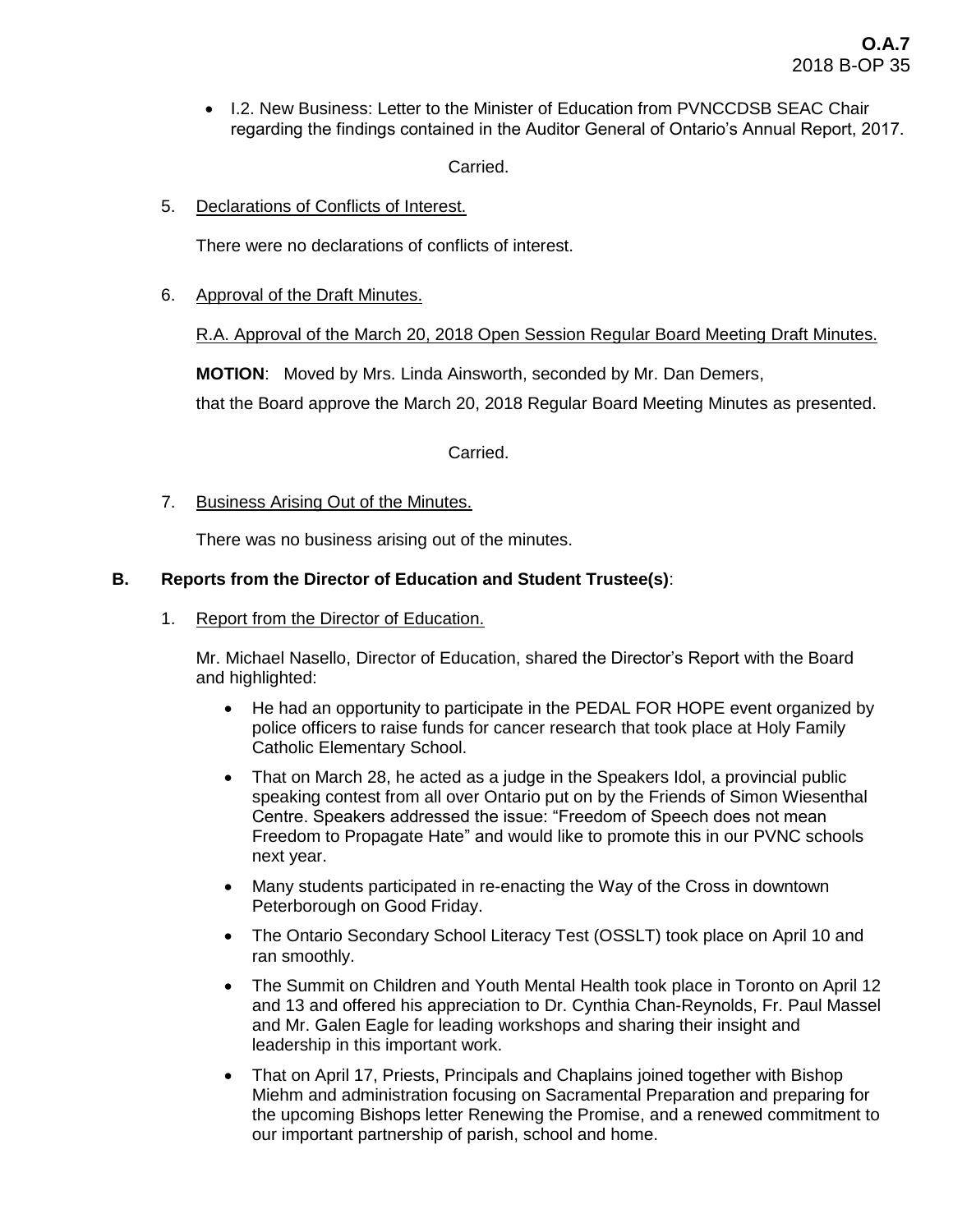- The Parent Involvement Committee (PIC) symposium took place April 20-21 in Toronto on the theme of Indigenous Education.
- The Abraham Festival took place on Saturday April 21, at the Mount Community Centre in Peterborough. Congratulations to Trustee Helen McCarthy who chairs the planning Committee and Fr. Paul who offered musical reflections during the celebration and dialogue about the common heritage and faith chare among Christians, Jews, and Muslims.
- A Blanket exercise for parents took place on April 23 with three more opportunities for parents to attend at different locations in the Board.
- The OCSTA Annual Conference and AGM will be taking place in Kitchener-Waterloo April 26-28.
- The National Day of Mourning for Workers who have died in the line of performing their duties will be recognized on Saturday, April 28.
- May 1 a workshop will be offered to prospective Trustees.
- The Catholic Parent Engagement Committee meeting has been rescheduled to May 1.
- Catholic Youth Day will be celebrated on May 8 with Mass at St. Paul Basilica in Toronto followed by a day of learning at the WE Global Learning Centre. Members of the Student Council Liaison Committee, Student Trustee as well a Grade 8 class from Monsignor O'Donoghue will also join the group in recognition of their Deep Inquiry Learning project on the Ontario Graduate Expectation.
- New Initiatives from the Ministry of Health and Ministry of Education: New Ontario Public Health Standards including Child Visual Health and Visual Screening Protocol and a new Oral Health Protocol (for implementation in the fall) as well as the already implemented revised Immunization for Children in Schools and Licensed Child Care settings protocol.
- 2. Report from the Student Trustee(s).

Report from the Student Trustees.

Mr. Winston Steward, Senior Student Trustee, shared the below student initiatives and events taking place in our Board:

- All schools participated in having a jersey day in order to pay respect to those who suffered in the Humboldt crash earlier this month.
- Grade 10 students worked diligently to prepare and write the OSSLT this month.
- School bands went to the Kiwanis Music Festival to compete and perform as well the St. Mary Catholic Secondary School female choir went to San Francisco to compete.
- St. Thomas Aquinas Catholic Secondary School held a clothing drive
- Many schools had successful cake auctions to support Autism Awareness.
- St. Stephen Catholic Secondary School held a hat and scarf day raising \$400 dollars in support of Autism Awareness.
- Schools are looking forward to joint dances at secondary schools.
- Holy Trinity Catholic Secondary School is testing out a new late policy process
- Many schools held wellness spirit weeks this month to promote mental well-being in their schools.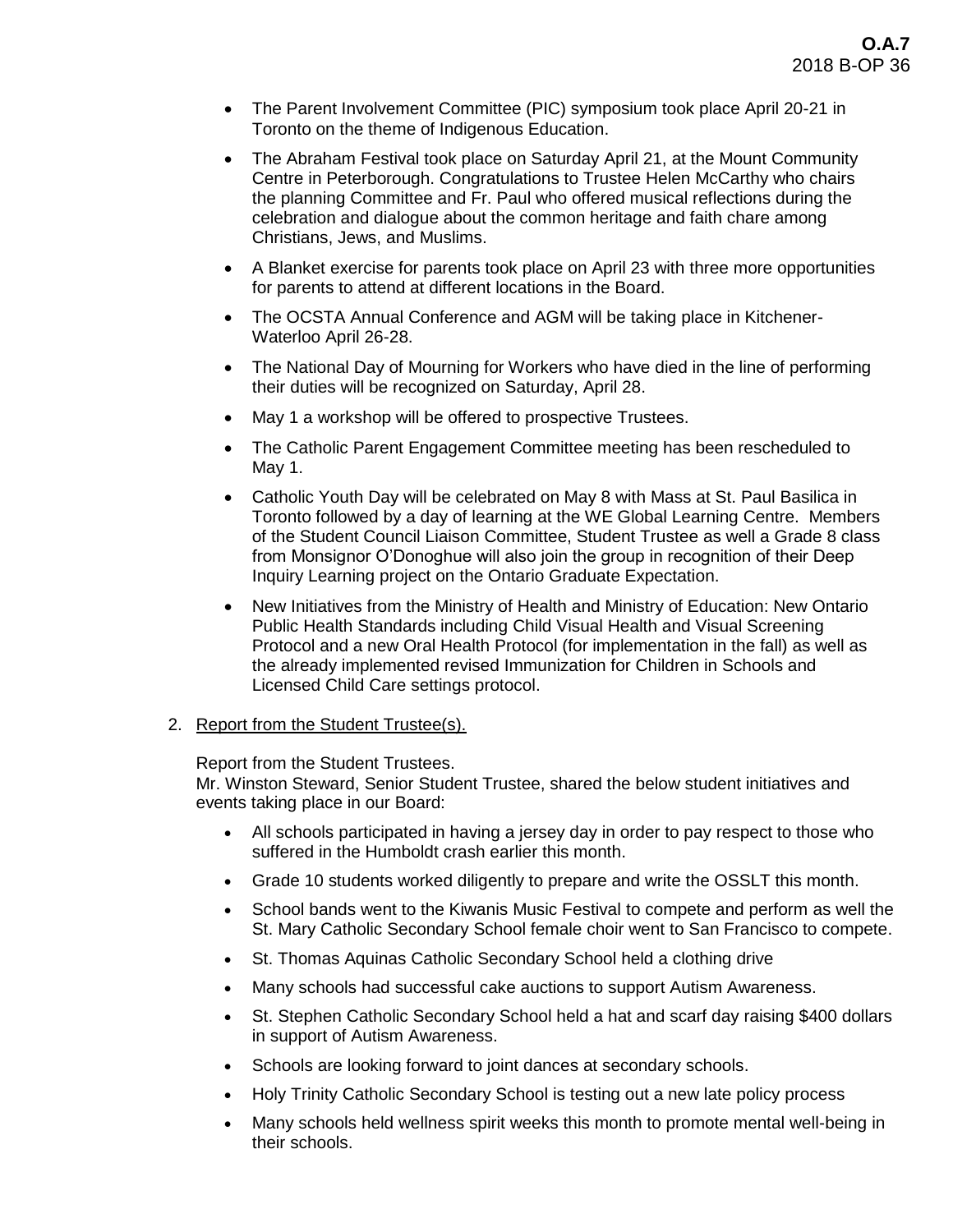- Holy Trinity Catholic Secondary school had a "Jack Talk" at their school to promote mental health awareness.
- St. Thomas Aquinas Catholic Secondary School has begun their schoolwide game of spoons, to keep students engaged as we head towards the last two months of school.
- Holy Trinity Catholic Secondary School is selling tickets for their end of the year Titan Palooza where students have the option of going to a Blue Jays game, Canada's Wonderland, or Ripley's Aquarium.
- St. Peter Catholic Secondary School is having a week of activities to promote an eco friendly environment in the school.
- Schools have selected their new junior liaisons for the next school year and they attended todays Student Council Liaison Committee Meeting.

# **C. Presentations:**

1. R.A. Pre-Approved Provider for Out-of-School Activities: Treetop Trekking.

Mrs. Dawn Michie, Superintendent of Learning/K-12 Program, followed up from the April 9, 2018 Governance Meeting to have Ganaraska Treetop Trekking recognized as a preapproved provider for out-of-school activities. Trustees were advised that Melissa Featherstone, Board Health and Safety Officer, visited Ganaraska Treetop Trekking to ensure OPHEA standards were in place. Trustees inquired how often the pre-approved providers would be reviewed and were advised that this would be on a five year basis.

**MOTION:** Moved by Mr. Dan Demers, seconded by Mr. Dave Bernier,

that Ganaraska Treetop Trekking be added as a pre-approved provider for excursions and trips, as per the Out of School Activities Administration Procedure 305

Carried.

2. R.A. Proposed St. Joseph Catholic Elementary School, Douro, Student Excursion to Ganaraska Treetop Trekking, Campbellcroft, ON, taking place on May 24, 2018.

Julie Selby-Principal, shared excursion documentation and answered questions. The Ganaraska Treetop Trekking are now recognized as a pre-approved provider.

**MOTION:** Moved by Mr. Dan Demers, seconded by Mrs. Linda Ainsworth,

that that the proposed St. Joseph Catholic Elementary School, Douro, Student Excursion to Ganaraska Tree Top Trekking, Campbellcroft, Ontario taking place on May 24, 2018, be approved in principle.

Carried.

3. R.A. Proposed St. Joseph Catholic Elementary School, Douro, Student Excursion to Camp Northern Lights, Haliburton, ON, from June 18, 2018 to June 20, 2018.

Julie Selby-Principal, and Dan Cecile-Teacher, shared excursion documentation and answered questions.

**MOTION:** Moved by Mrs. Linda Ainsworth, seconded by Mr. Dan Demers,

that that the proposed St. Joseph Catholic Elementary School, Douro, Student Excursion to Camp Northern Lights, Haliburton, ON, from June 18, 2018 to June 20, 2018, be approved in principle.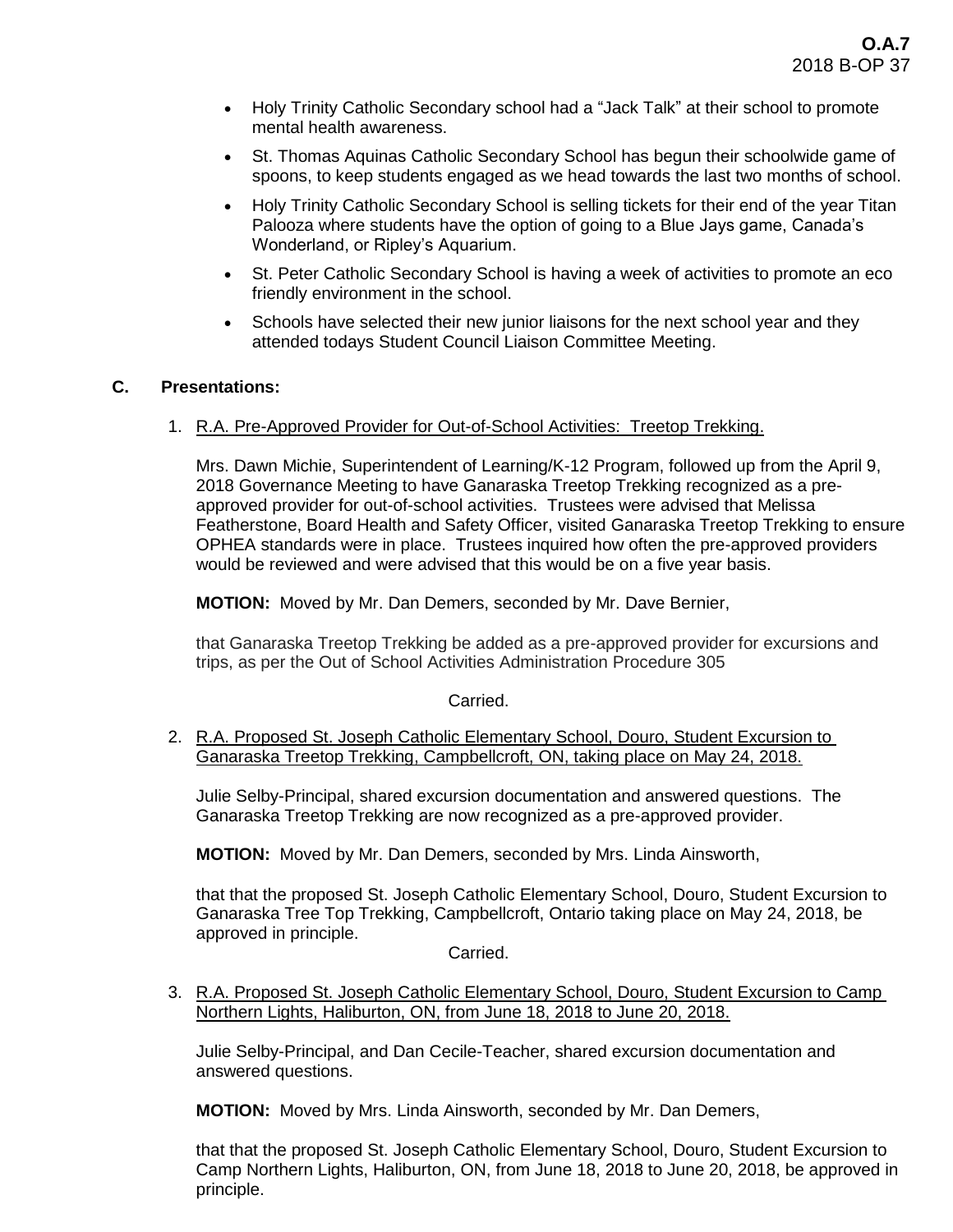# Carried.

4. R.A. Proposed St. Stephen Catholic Secondary School, Bowmanville, Student Excursion to Edinburgh, Scotland, from March 6, 2019 to March 14, 2019.

Mark Joly-Principal, and Shawn Carmichael-Teacher, shared excursion documentation and answered questions.

**MOTION:** Moved by Mr. Dan Demers, seconded by Mrs. Helen McCarthy,

that the proposed St. Stephen Catholic Secondary School, Bowmanville, student excursion to Edinburgh, Scotland, from March 6, 2019 to March 14, 2019 be approved in principle and that the trip will include mandatory insurance for all travelers. Such insurance must cover school board or principal rulings for cancellation of the trip.

# Carried.

Mrs. Linda Ainsworth, Trustee, abstained from the vote as a family member will be involved in the excursion.

5. R.A. Proposed St. Peter Catholic Secondary School, Peterborough, Student Excursion to Madrid, Burgos, Basque Region, San Sebastian, Barcelona, from March 6, 2019 to March 14, 2019.

Sherry Davis-Principal, and Reg Hartwick-Teacher, shared excursion documentation and answered questions. An opportunity to join this excursion will be extended to St. Thomas Aquinas Catholic Secondary School and Holy Cross Catholic Secondary School Students.

**MOTION**: Moved by Mrs. Ruth Ciraulo, seconded by Mrs. Helen McCarthy,

that the proposed St. Peter Catholic Secondary School, Peterborough, student excursion to Madrid, Burgos, Basque Region, San Sebastian, Barcelona, from March 6, 2019 to March 14, 2019 be approved in principle and that the trip will include mandatory insurance for all travelers. Such insurance must cover school board or principal rulings for cancellation of the trip.

# Carried.

6. R.A. Proposed St. Peter Catholic Secondary School, Peterborough, Student Excursion to Welland, ON, from May 18, 2018 to May 20, 2018.

Sherry Davis-Principal, Cheryl McLaughlin-Teacher and Tim Kennaley, shared excursion documentation and answered questions regarding the rowing regatta taking place in Welland, Ontario.

**MOTION:** Moved by Mrs. Linda Ainsworth, seconded by Mr. Dan Demers,

that the proposed St. Peter Catholic Secondary School, Peterborough, Student Excursion to Welland, ON for a regatta from May 18, 2018 to May 20, 2018, be approved in principle.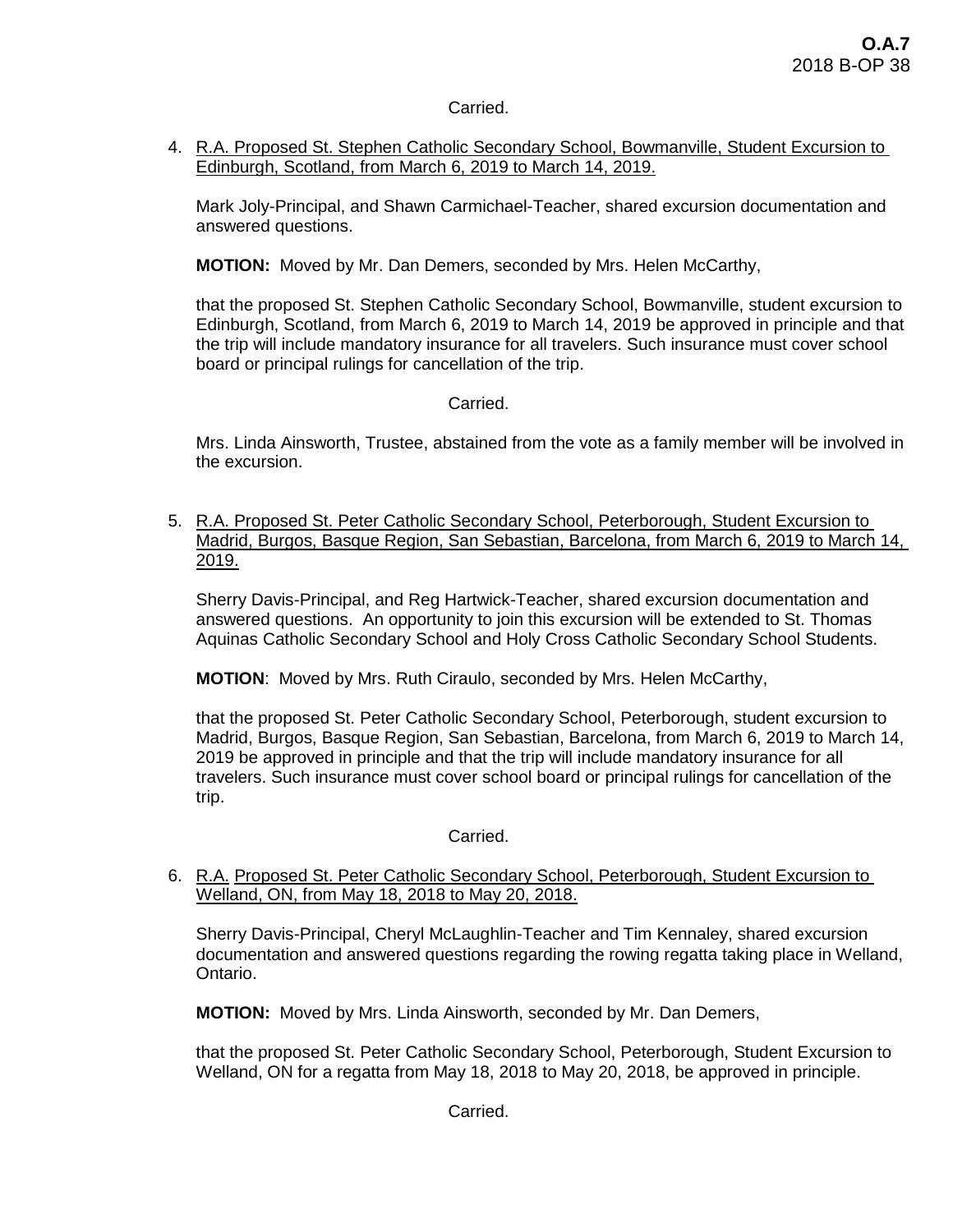D. **Programs and Services**: No items.

### E. **Business, Finance and Governance:**

1. Ontario Catholic School Trustees' Association (OCSTA) Open Session Report.

Mrs. Michelle Griepsma, Board Chairperson, shared that updates are on the google drive and if Trustees have any questions pertaining to any documents on the Google Drive please contact Mrs. Michelle Griepsma, Board Chairperson.

Mrs. Griepsma indicated that there are several additions to the Trustees March OCSTA Google folder for review as well as the April OCSTA Google folder.

Mrs. Griepsma discussed the upcoming OSCTA AGM and OCSTA/OCSBOA meeting. Student Trustees Winston Steward and Calahndra Brake will also be joining the group for the AGM.

2. STSCO Governance Open Session Report (March 28, 2018).

Mrs. Michelle Griepsma, Board Chairperson, reviewed the below STSCO Governance Updates with Trustees:

- a) STSCO 2017/2018 budget and expenditure report was presented.
- b) Status Update-Annual Service Charges and Efficiency Measures for next year were shared regarding improved intersections and sidewalks being installed and resultant changes in bus eligibility. Letters will be sent to impacted families shortly.
- c) Policy Matters:
	- i. Acceptable use of Technology on School Buses was discussed and the Student Code of Conduct.
	- ii. STSCO has seen increase requests from parents requesting Gr. 3 or younger students to be let off the bus with no parent/guardian present. They are still in the process of reviewing the matter.

Mr. Nasello, Director of Education, also shared initial principal feedback from the bus strike with Trustees, as well as survey results from Principals after the bus strike from the ten impacted PVNC schools. Responses indicated board and police were responsive and very helpful and communication was excellent.

# 3. R.A. Change of Governance Committee Meeting Date.

Mrs. Isabel Grace, Superintendent of Business and Finance/Facility Services, shared the recommended action from the Governance Committee Meeting of April 9, 2018 re: Proposed Change of Governance Committee Meeting Date: June 11, 2018 to June 18, 2018.

**MOTION:** Moved by Mr. Dan Demers, seconded by Mrs. Linda Ainsworth,

that the Governance Committee Meeting originally scheduled for Monday, June 11, 2018, be moved to Monday, June 18, 2018 and that notification be communicated to stakeholders and posted on the Board website.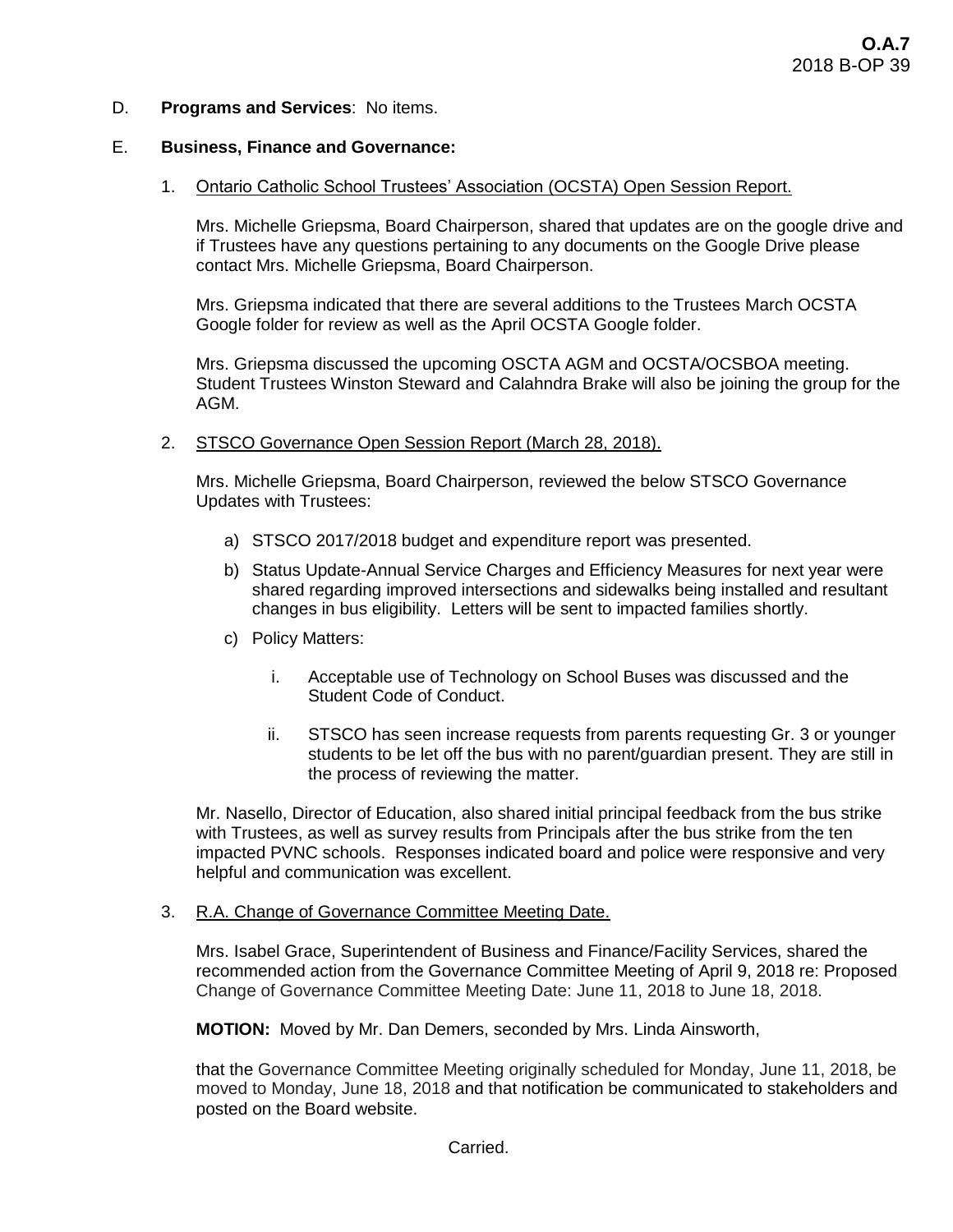### F. **Human Resources:** No Items.

#### G. **Policy Development:**

1. R.A. Change of Policy Development Committee Meeting Date.

The Policy Development Committee Meeting normally scheduled for May 29, 2018 has been changed to Monday May 28.

**MOTION:** Moved by Mr. Dan Demers, seconded by Mrs. Linda Ainsworth,

that the Policy Development Committee Meeting originally scheduled for Tuesday, May 29, 2018, be moved to Monday, May 28, 2018 and that notification be communicated to stakeholders and posted on the Board website.

Carried.

### H. **Old Business**:

1. Response letter from Minister of Education regarding student transportation (Addendum).

A letter was received from Indira Naidoo-Harris, Minister of Education, in response to the joint letter of January 10, 2018 from Kawartha Pine Ridge District School Board, Conseil scolaire catholique MonAvenir and Peterborough Victoria Northumberland and Clarington Catholic District School Board regarding the impact of minimum wage increase on student transportation.

Mrs. Griepsma, Board Chairperson, read the response letter to Trustees.

#### I. **New Business**:

1. Letter from the PVNCCDSB Special Education Advisory Committee (SEAC) dated April 19, 2018 to the Minister of Education regarding the Auditor General of Ontario's Annual Report, 2017 (Addendum).

Mrs. Michelle Griepsma, Board Chairperson, handed out a copy of the letter to each Trustee and Mrs. Anne Marie Duncan, Superintendent of Learning/Special Education reviewed the letter and answered questions. The letter was in reference to information contained in Chapter 3-Reports of Value-for-Money Audits, Section 3.08, entitled Ministry of Education: Ministry Funding and Oversight of School Boards.

Trustees inquired as to the percentage of special needs students at PVNCCDSB in comparison to other school boards. Mrs. Duncan will follow up and advise Trustees.

2. Letter from the Catholic School Board of New Ontario dated April 3, 2018 (Addendum).

Mrs. Michelle Griepsma, Board Chairperson, shared a translated letter from the Catholic School Board of New Ontario SEAC Committee dated April 3, 2018 that supports the request of the Franco-Nord Catholic School Board to review the provincial strategy for Students with Special Education Needs.

J. **Bring Forward**: No Items.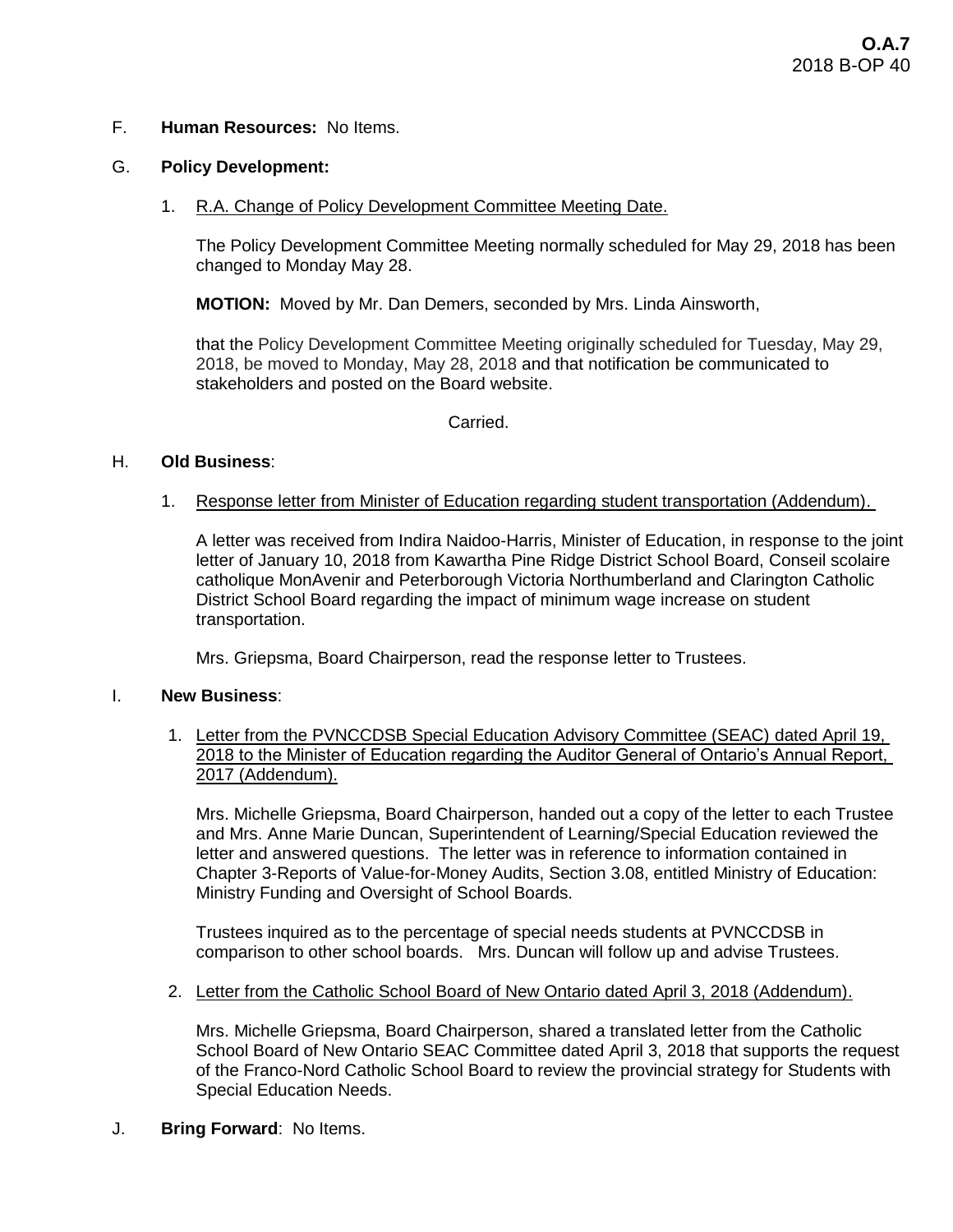# K. **Information Items**:

# 1. Chairperson's Report.

Mrs. Michelle Griepsma, Board Chairperson, shared:

- a) That at the April 9, 2018 Chairperson's Meeting there was discussion regarding cell tower radiation and a request was made for administration to bring this forward as a presentation at a future Board Meeting.
- b) A thank you letter with Trustees from Mr. Pat Daly, President of the Ontario School Trustees' Association for PVNCCDSB's participation at the Summit on Children and Youth Mental Health that took place on April 12-13, 2018.

Mrs. Griepsma also thanked attendees and presenters Mrs. Cynthia Chan-Reynolds, Fr. Paul Massel and Mr. Galen Eagle.

2. Trustees Committee Reports (Past Committee Meeting Minutes).

There were no questions arising from the Past Committee Meeting Minutes that were shared in the Google Drive for the April 24, 2018 Board Meeting.

3. Highlights of System Achievements.

Mr. Galen Eagle, Communications Manager, shared the Monthly Newsletter with Trustees.

# L. **Future Meetings**:

# *BOARD AND STANDING COMMITTEE MEETINGS (chronological order)*

- 1. Board Standing Committee Meetings:
	- Governance –**May 14, 2018, 6:30 p.m. – 8:30 p.m. (June 11 changed to June 18, 2018)**
	- Board Meeting –**May 22 2018, In Camera 6:00 p.m., Open Session 6:30 p.m.**
	- Policy Development –Rescheduled from **May 29, 2018, to May 28, 2018 6:30 p.m. – 8:30 p.m.**
- 2. Other Committee Meetings:
	- Faith and Equity Advisory Committee, April 26, 2018, 6:30 p.m.
	- Accessibility for All Committee, May 1, 2018, 1:15 p.m.
	- Chairperson Committee Meeting May 14, 2018, 4:30 p.m.
	- **Special Education Advisory Committee May 17, 2018, 6:30 p.m.**
	- Student Council Liaison Committee Meeting May 22, 2018, 4:15 p.m.
	- STSCO Governance Meeting –June 20, 2018, 3:00 p.m., STSCO Offices.
	- Catholic Parent Engagement Committee, April 16 rescheduled to May 1, 2018
	- First Nation, Métis, and Inuit Advisory Committee June 5, 2018, 6:30 p.m.
	- Audit Committee, June 12, 2018, 6:30 p.m.
	- **French as a Second Language Advisory Committee, TBD, 4:30 p.m.**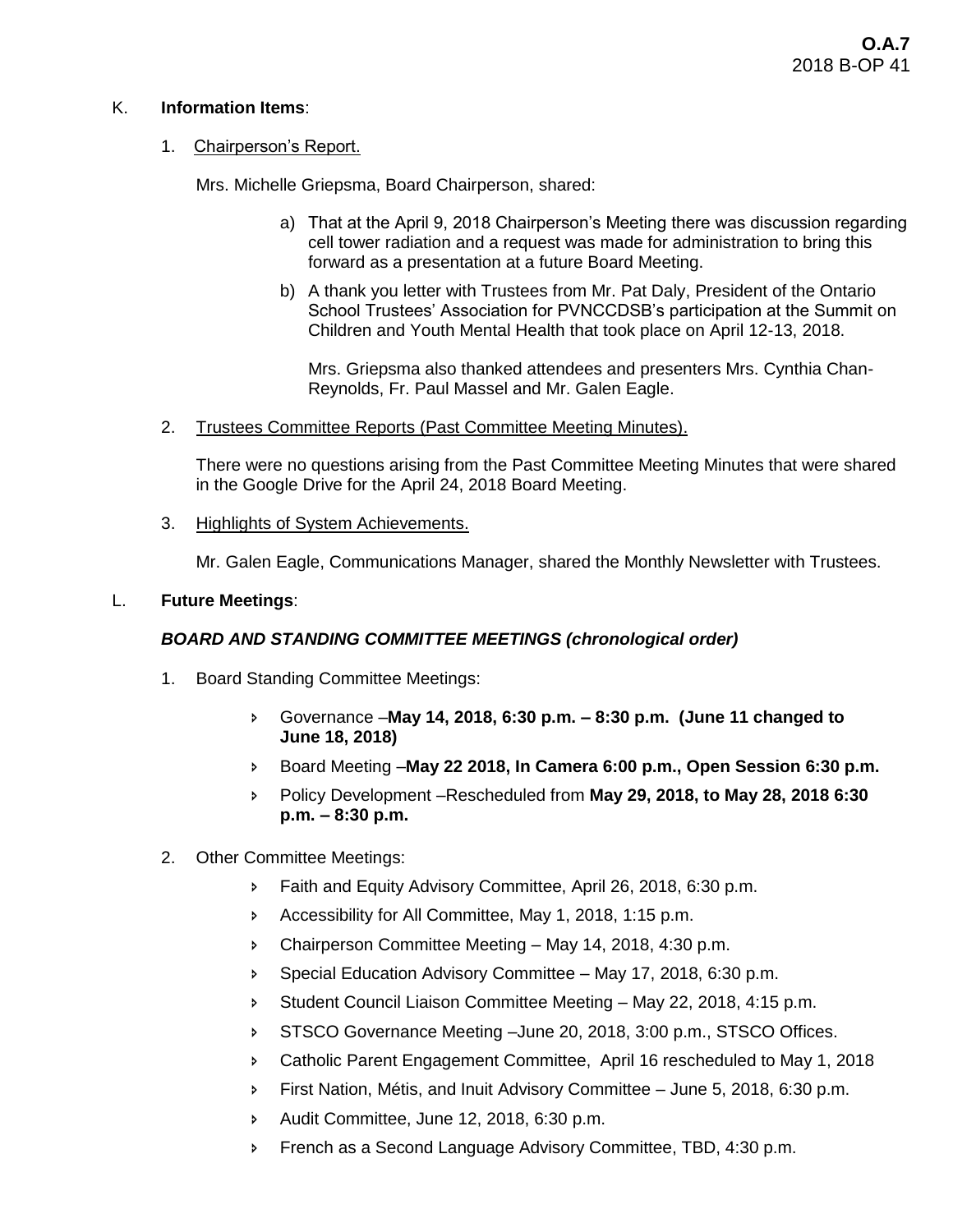- Supervised Alternative Learning (SAL) Meeting
- **Strategic Planning Advisory Committee**

# *EVENTS (chronological order)*

- April 26-28, 2018 OCSTA Ontario Catholic School Trustees' Association AGM (Crowne Plaza Kitchener – Waterloo)
- May 1, 2018 Workshop on Municipal Elections (4:30 p.m.-5:45 p.m.), presented by Mr. Stephen Andrews, OCSTA Director of Legislative and Political Affairs, His Excellency Most Reverend Bishop Miehm Location: Catholic Education Centre Board Office
- May 6-May 11, 2018 Catholic Education Week
- May 9, 2018 PVNCCDSB Service Recognition Occasional Staff (Board Office) 5:00 p.m.
- May 9, 2018 Catholic Student Leadership Awards Evening
- **MAY 16 CSC/CPEC RECOGNITION EVENING**
- May 24, 2018 OSTA-AECO Ontario Student Trustees' Association Annual General Meeting May 24-27, 2018 (Student Trustees)
- June 7, 2018 CCSTA Canadian Catholic School Trustees' Association AGM June 7-9, 2018 Kelowna BC

#### **M. Conclusion**:

**1.** Report from the In-camera Meeting.

**MOTION:** Moved by Mr. Dave Bernier, seconded by Mr. Dan Demers,

that the Board approve the actions and the discussions arising from the In-Camera session on April 24, 2018.

Carried.

- **A.** 1. Opening Prayer was shared.
	- 2. The Agenda for the In-Camera meeting of April 24, 2018 was approved as presented.
	- 3. There were no declarations of conflict of interest.
	- 4. The draft Minutes of:
		- a) March 20, 2018 In-Camera Board Meeting were approved as presented AND
		- b) The revised February 7, 2018 in camera Minutes were approved as presented.
	- 5. There was no business arising out of the minutes.
- **B.** There were no presentations.
- **C.** There were no items under Programs and Services.
- **D.** Under Business, Finance and Governance:
	- 1. An OCSTA In-Camera Report was heard.
	- 2. A STSCO Governance In-Camera Report from March 28, 2018 was heard.
	- 3. A recommend action was heard from the Expulsion Committee dated April 9, 2018.
	- 4. Two STSCO items were heard.